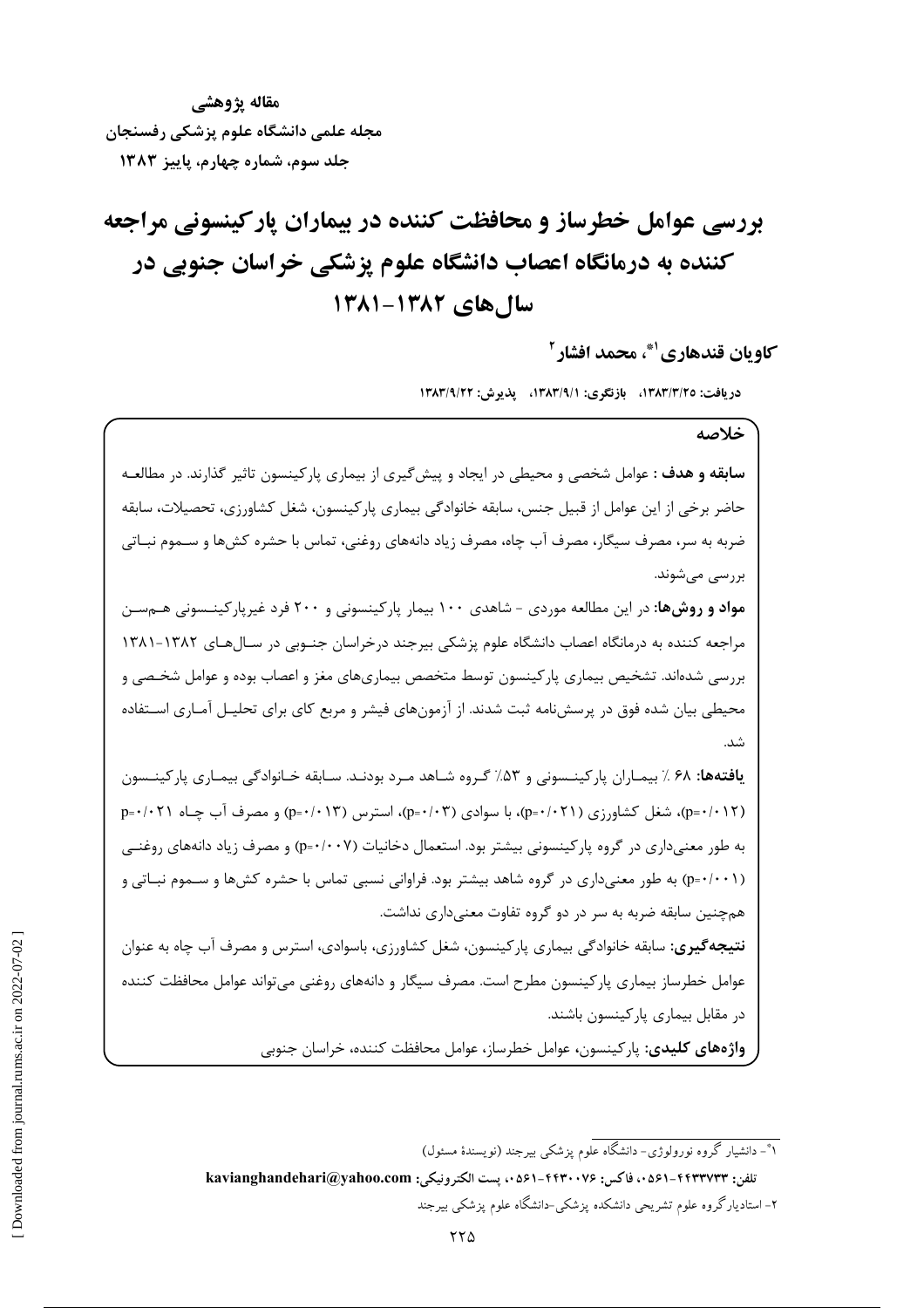#### مقدمه

بیمـاری پارکینــسون از زمـره شـایعترین بیمـاریهـای تخریبی سیستم اعصاب مرکزی بوده که بـا تخریـب تـدریجی سلولهای عصبی نیگرواسـتریاتال همـراه اسـت. علـت قطعـی تخریب این سلولهای عصبی در بیماری پارکینــسون تــاکنون ناشناخته است. در بیمـاری پارکینـسون تعـادل میـانجیهـای عصبي دوپامين و استيل كولين در استراتوم به هم مـيخـورد. این پدیده ناشی از تخریب سلولهای عصبی نیگرواســتریاتال و كاهش توليد و آزاد شدن دوپامين در استرياتوم است. فرضيه عوامــل محیطــی در ۲۰ ســال قبــل بــا گــزارش ســندرم پارکینسونیسم در بالغین جوانی که مسمومیت با سـم عـصبی MPTP داشتند مطرح شد [۱۴]. این سم عـصبی در انـسان و میمون منجر به ایجاد سندرم یارکینسونیسم از طریق تخریب سلول هاي عصبي نيگرواسترياتال مي شود. تزريق داخل صفاقي سـم Paraquat در مـوشهـا نيـز منجـر بـه تخريـب انتخـابي سلول های عصبی نیگرواستریاتال شده اسـت [۱۱]. پـس از آن تأثير عوامل محيطي مانند تماس شغلي بـا حـشره كـش&ـا و سموم نباتی شغل کشاورزی و مصرف آب چاه در ایجاد بیماری یار کینسون گزارش شد [۱۴]. عوامل خطرساز محیطــی ماننــد حشره كشها و سموم نبـاتي احتمـالا بـا آسـيب رسـاندن بـه سلول هاي عصبي نيگرواسترياتال منجر به كـاهش دويـامين و بروز پارکینسونیسم میشوند ولی سازوکار دقیق آسیب سلولی ایــن مــواد تــاکنون مــشخص نــشده اســت [۱۴]. بیمــاری پارکینسون معمولا ایدیوپاتیک بوده ولی تأثیر عوامل شخصی و محیطی در بروز آن مطرح میشوند. سایر موارد ماننـد مـصرف داروهای ضد جنون و آنسفالیت نیز میتوانند منجر به سـندرم پارکینسونیسم شوند و در تشخیص افتراقی بیماری پارکینسون مطرح هستند. از سوی دیگر تـاثیر سـیگار کـشیدن و مـصرف زیاد دانههای روغنی بعنوان عوامل محافظت کننـده در برابـر ایسن بیمساری گسزارش شسده اسست [۱۴]. در مطالعسات اييــدميولوژيک ســابقه خــانوادگي بيمــاري پارکينـــسون در ۲۵–۱۰٪ ایسن بیمــاران وجــود دارد. جهــش در ژن Alpha synuclein کـه در تـشکیل اجـسام لـویی نقـش دارد در ایـن بیماران دیده شده است [۳]. همچنـین اشـکال ارثـی کمیـاب اتوزومال غالب و مغلوب نیز در ایـن بیمـاری گـزارش گردیـده

است [۱۴]. در مطالعات انجام شده در مناطق روستایی فرانسه تاثیر حشره کشها و سموم نباتی بر ایجاد بیماری پارکینسون در افرادي كه جهش در ژن مولد آنزيم سيتوكروم CYP2D6 دارند بیشتر از سایر افراد بوده زیرا این آنزیم منجر به شکسته شدن و دفع بسیاری از حشره کشها میگردد [۶]. در افراد بـا سابقه خانوادگی بیماری پارکینــسون تـأثیر تمـاس شـغلی بـا حشره کشها و سموم نباتی و هـمچنـین مقـادیر زیـاد مـس، سـرب و منگنــز در آب آشــامیدنی نیــز در ایجــاد بیمــاری پارکینسون بیشتر از سایر افراد بوده است [۸]. بنابراین، فرضیه ارثی بودن بیماری پارکینسون توجه زیادی را در دهه اخیر بـه خود جلب نموده است. به طور خلاصه در جمع بندی مطالعـات انجام شده فرضیه چند عاملی بـودن بیمـاری پارکینـسون بـه صورت ترکیبی از تداخل عوامل محیطی و ارثی مطـرح اسـت. مرور مجلات پزشکی نشان میدهد که تاکنون تحقیقی در این زمینه در ایران انجام نشده است. در این مطالعه مورد- شاهدی تأثير عوامل احتمالي محيطي و زمينه خانوادگي تأثير *گ*ـذار بـر بیماری پارکینسون در خراسان جنوبی بررسی شده است.

## مواد و روش ها

ایسن مطالعـــه مـــوردی شـــاهدی بـــر روی ۱۰۰ بیمـــار پارکینسونی و ۲۰۰ فـرد غیرپارکینـسونی مراجعـه کننـده بـه درمانگاه مغز و اعصاب دانشگاه علوم پزشکی خراسـان جنـوبی در سالهای ۱۳۸۲-۱۳۸۱ انجام شده است. تشخیص بیمـاری پارکینسون توسط متخصص مغز و اعصاب و بـر اسـاس معیـار تشخيصي انجمن پاركينسون انگلستان بـه صـورت زيـر انجـام گرفت [۵،۷]. معیارهای ورود به طرح عبارتند از:

شروع تدریجی کندی حرکتی و حداقل یکی از موارد زیـز ١- سفتي عضلاني ٢- رعـشه اسـتراحتي ٤-۶ هرتـز ٣- عـدم ثبات وضعیتی که ناشی از اخـتلال اولیــه بینــایی مخچــهای و ستیبولر و حس عمقی نباشد و معیارهای خروج طرح عبارتنــد از: ١- سابقه سكتههاي مغزى ٢- مصرف داروهاي ضـد جنـون در زمان شروع علايم ٣- سابقه آنسفاليت ثابت شده ۴- علايـم مخچهای بابنسکی و دمانس زودرس ۵- سـابقه ضـربه بـه سـر مکرر ۶- پاسخ منفی به درمان با لودویا.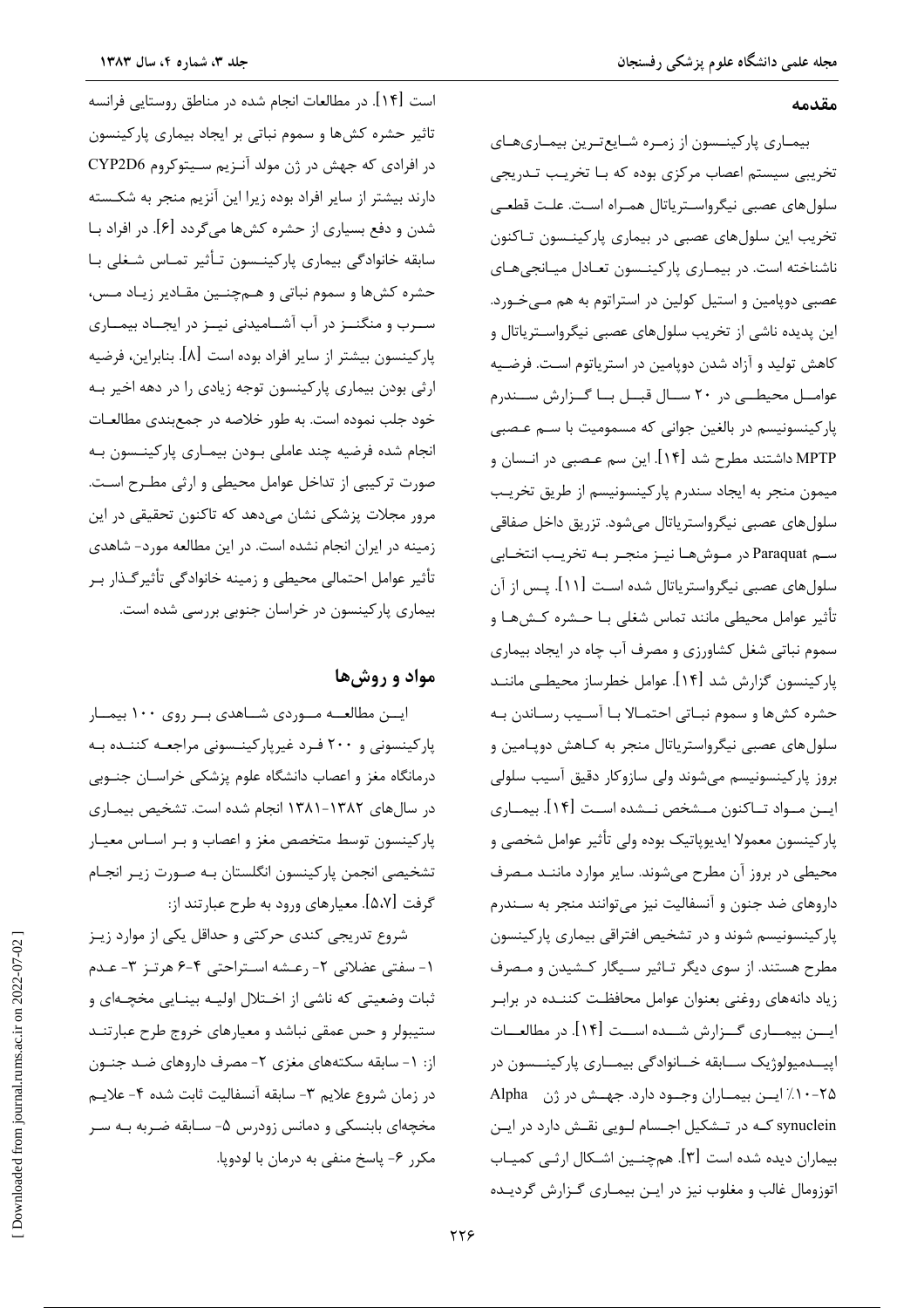کاویان قندهاری و همکاران

با سواد در دو گروه تحصیلات بالاتر از دیپلم نداشـتند. سـابقه استرس در ۵۲/۸ ٪ گیروه میورد و ۳۱/۹ ٪ گیروه شیاهد وجودداشت که تفاوت آن معنے دار است (p=٠/٠٣). بنــابراین سـابقه خــانوادگي بيمـاري پارکينــسون، مـصرف آب چــاه، بــا سوادی، شغل کـشاورزی و سـابقه اسـترس بـه عنـوان عوامـل خطرساز بیماری پارکینسون در این مطالعه مطـرح مـیشـوند. استفاده شغلی از حشره کشها و سموم نباتی در ۱۸/۹ ٪گروه مورد و ۱۲ ٪ گروه شاهد وجود داشت که تفـاوت آن معنـیدار نیست. سابقه ضربه به سر در ۹/۴ / گروه مورد و ۲۰/۷/ گروه شاهد وجود داشت كه تفاوت آن معنى دار نيست. ٧/٧ / گروه مورد و ۲۶/۱٪ گروه شاهد سیگاری بودنـد کـه تفـاوت آن معنی دار است (p=۰/۰۰۷). مصرف زیاد دانههای روغنی نیز در ۹/۸ ٪ گروه مورد و ۶۰/۵ ٪ گروه شاهد وجود داشت که تفاوت آن معنــیدار اسـت (p=٠/٠٠٠۱). بنــابراین ســیگار کــشیدن و مصرف زیاد دانههای روغنی به عنوان عوامل محافظت کننـده در برابر بیماری پارکینسون در ایـن مطالعـه شـناخته شـدند. جدول ۱ فراوانی نسبی عوامل شخصی و محیطـی در دو گـروه مورد و شاهد را نشان می دهد.

جدول ۱: فراواني نسبي عوامل شخصي و محيطي در يكصد بيمار پار کینسونی و دویست فـرد غیرپار کینــسونی مراجعـه کننــده بـه درمانگاه اعصاب در سال های ۱۳۸۲-۱۳۸۱

| P میزان                                                           | Df | شاهد       | بيمــــــاران     | گروه                 |
|-------------------------------------------------------------------|----|------------|-------------------|----------------------|
|                                                                   |    |            | پارکینسونی        | عوامل                |
| ۰/۰۸۴                                                             | ١  | 7.077      | 7. FV19           | جنس مرد              |
| $\cdot/\cdot$ \ $\Upsilon$                                        | ١  | 7.51       | 7.51/5            | سابقه خانوادگى       |
| $\cdot/\cdot$ $\uparrow$ $\uparrow$                               | ٢  | 7.018      | 7.101             | مصرف آب چاه          |
| $\boldsymbol{\cdot}\,/\boldsymbol{\cdot}\, \boldsymbol{\Upsilon}$ | ١  | 7.577      | 7.577             | شغل کشاورزی          |
| $\boldsymbol{\cdot}\,/\boldsymbol{\cdot}\, \boldsymbol{\upgamma}$ |    | 7.1.9      | 7.790             | باسوادى              |
| $\cdot/\cdot$ \ $\mathsf{y}$                                      |    | 7.51/9     | ۵۲/۸ ٪            | استرس                |
| $\cdot$ /۲۵۵                                                      |    | 7.11       | 7.119             | حشره كش هاوسمومنباتي |
| $\boldsymbol{\cdot}\,/\boldsymbol{\cdot}\,\boldsymbol{\wedge}$    |    | $7.5 - 10$ | 7.97              | ضربه مغزى            |
| $\cdot/\cdot\cdot\cdot$                                           |    | 7.8.10     | ۸/۹ ⁄∖            | مصرفدانههاىروغني     |
| $\cdot/\cdot\cdot$ Y                                              |    | 7.79/1     | $\frac{1}{2}$ Y/Y | سيگار                |

میزان p: نشانگر اختلاف بین بیماران پارکیسونی با گروه شـاهد مىباشد.

عوامل تأثير گـذار احتمـالي نيـز بـه صـورت زيـر تعريـف شدند. ۱ – سابقه خـانوادگی یعنـی وجـود بیمـاری پارکینـسون تشخیص داده شده توسط متخصص مغز و اعصاب در پدر مادر خواهر برادر عمه عمو دايـي خالـه پـدر بـزرگ و مـادر بـزرگ ٢- سابقه ضربه به سر در ٢٠ سال گذشته كه منجر به مراجعه به بیمارستان شده باشد. ۳- مصرف مداوم آب چـاه بـه مـدت حـداقل ١٠ سـال. ۴- شـغل كـشاورزي در ٢٠ سـال اخيـر. ۵- استفاده شغلی از حشره کشها و سموم نباتی در ۲۰ سـال اخير . ۶- سيگار كشيدن حـداقل نـصف پاكـت در روز در ١٠ سال اخیر. ۷- استرس روانی در ۵ سـال اخیـر کـه منجـر بـه مراجعه به پزشک و مصرف داروی اعصاب شود. ۸- تحـصیلات يعني سواد خواندن و نوشتن. ٩- مصرف دانههاي روغني شامل تخم آفتاب گردان بادام گردو فنـدق بنـه بيـشتر از ۵۰ گـرم حداقل دو بار در هفته در ۵ سال اخیر.

گروه شاهد به طور تصادفی از بین افراد غیر پارکینــسونی مراجعه کننده به درمانگاه اعصاب که با گـروه مـورد هـم سـن باشـند انتخـاب شـدند. اطلاعـات بيمـاران و گـروه شـاهد در پرسش نامه استاندارد ثبت شد. برای تجزیه و تحلیل آمـاری از آزمون های کای اسکوار و فیـشر اسـتفاده شـده و p<٠/٠۵ بـه عنوان معنے دار آماری تلقی شد.

#### نتايج

در گروه مورد ۶۸ مرد و ۳۲ زن ودر گروه شاهد ۱۰۶ مرد و ۹۴ زن وجود داشت .فراوانی بیـشتر بیمـاری پارکینـسون در جنس مذکر نزدیک به معنیدار بود (P=۰/۰۸). بیشترین دهـه شروع بیماری ۶۹-۶۰ سال بوده (۳۸ ٪) و میانگین سنی افراد در زمان شروع بیمـاری ۶۳/۶ سـال بـود (۹/۶۲=SD). سـابقه خانوادگی بیماری پارکینسون در ۲۱/۲ / گروه مورد و ۴/۲/ گـروه شـاهد وجـود داشـت كـه تفـاوت آن معنـىدار اسـت (p=٠/٠١٢). (١۵/١٪ گروه مورد و ۵/۴٪ گروه شاهد از آب چــاه اســتفاده مـــی کردنــد کــه تفــاوت آن معنــیدار اســت (p=۰/۰۲۱). در گروه مورد ۴۳/۴ / و در گروه شاهد ۲۲/۴ / افراد کشاورز بودند کـه تفـاوت آن معنــیدار اسـت (p=٠/٠٢). ۲۴/۵٪ گروه مورد و ۱۰/۹٪ گروه شاهد با سـواد بودنـد کـه تفاوت آن معنے دار است(p=٠/٠٣). در ضمن هیچ یک از افـراد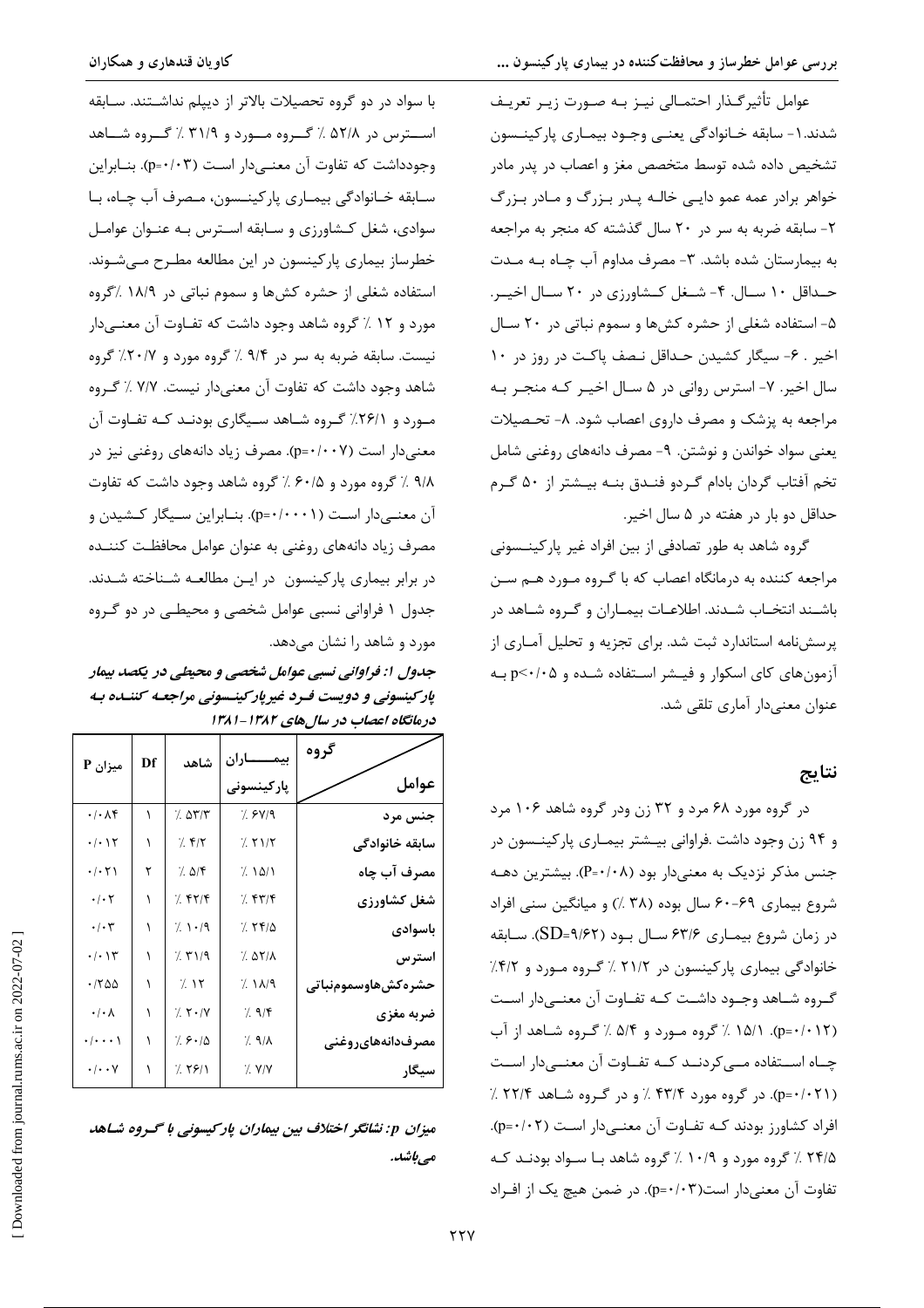ىحث

فراوانی نسبی بیشتر بیماری پارکینسون در بیماران مذکر (مرد) یافتهای غیرعادی نبوده و تحقیقات جمعیتی نـشان داده که مردان ۱/۵ برابر زنان به این بیماری مبتلا مـیشـوند ولـی علــت آن مــشخص نيــست [۱۹]. در تمــامي متــون درســي بیمـاریهـای مغـز و اعـصاب فراوانـی نـسبی بیـشتر بیمـاری پارکینسون در جنس مذکر ذکر شـده ولـی تـوجیهی در ایـن مورد ذکر نمے شود. تأثیر هورمون های جنسی مردانه در ایجـاد بیماری پارکینسون گزارش نشده و احتمالاً هورمونهای زنانـه نیز تـأثیری در پیـشگیری از ایـن بیمـاری دارد زیـرا بیمـاری پارکینــسون بعــد از ســن یائــسگی در زنــان بــروز مــیکنــد [۱۹].گرچه این مطالعه تعیـین کننـده نـوع خاصـي از وراثـت مندلي و يا جهش در گروه مورد نمي باشد ولي در گروه مورد سابقه خانوادگی بیماری پارکینسون به طور معنیداری بیـشتر از گروه شاهد بود. منظور از سابقه خانوادگی فقط خویشاوندان درجه یک نبوده و تمـام بـستگان ذکـر شـده در روش کـار را شامل می شود. سایر تحقیقات نیز تأثیر مستقیم زمینه ارثـی را در ایجاد بیماری پارکینسون نـشان دادهانـد [۱۷،۲۰]. مـصرف آب چاه به عنوان یک عامل خطرسـاز بـه طـور معنـیداری در گروه مورد بیشتر بوده که در راستای نتایج مطالعات مـشابه در این زمینه است [۲،۴].وجـود مقـادیر زیـادی از آهـن مـس و منگنز در آب چاه به عنوان دلیل این امر در منـاطق روسـتایی كاليفرنيا ذكر شده است [١٣]. در واقع بعضي فلـزات ســنگين مانند منگنز ممکن است در بروز ایـن بیمـاری نقـش داشـته باشند. فراوانی نسبی شغل کـشاورزی بـه طـور معنـیداری در گروه مورد ما بیشتر بوده که مشابه نتایج مطالعات جمعیتی در دانمارک و سایر مناطق در این زمینــه مــیباشــد [۱۰،۱۵]. در واقع عوامل محیطی اثرگذار در ایجاد بیماری پارکینـسون کـه قبلا به آنها اشـاره شـده بیـشتر در زنـدگی روسـتایی و شـغل کشاورزی وجود دارند. فراوانی نسبی تحصیلات در گروه مـورد ما بـه طـور معنــیداری بیــشتر از گــروه شــاهد بــود. در مــرور مطالعات جمعیتی و اپیدمیولوژیک یافتهای به نفع و یا بر علیه این نتیجه به دست نیامده و تحقیقـات بعـدی در ایـن زمینـه ممکن است راهگشا باشد. فراوانبی بیـشتر اسـترس در گـروه بیماران پارکینـسونی مـا اسـترس را بـه عنـوان یـک عامـل

خطرساز در بیماری پارکینسون مطرح میکند که نیاز به تأیید این یافته در مطالعات مشابه بعدی دارد. در این مطالعه مـورد-شاهدی تأثیر معنیداری از تماس شغلی بـا حـشره کـش۵ـا و سموم نباتی در بروز بیماری پارکینسون مشاهده نشده، اگرچه در گروه مورد ما سـابقه تمـاس شـغلى بـا مـواد فـوق فراوانـى بیشتری داشته است . در بررسیهای انجـام شـده در اسـرائیل آمریکا و ایتالیا تماس شغلی با حشره کشها و سموم نباتی بـه عنوان عامل خطرسـاز در ايجـاد بيمـاري پاركينـسون گـزارش شــده [۱٬۴٬۱۰]. از ســـوی دیگـــر در بررســـی ۳۷۷ بیمـــار پارکینسونی در هند تأثیر تماس شـغلی بـا حـشره کـشهـا و سموم نباتی در ایجاد بیماری پارکینسون معنـیدار نبـود [۲]. سابقه ضربه به سر در مطالعه انجام شده در تـایوان بـه عنـوان عامل خطرساز ایجاد بیماری پارکینسون در افـراد جـوان تـر از ۴۰ سال گزارش شده است [۱۸]. در مطالعه ما سابقه ضربه به سر در گروه شاهد بیشتر بوده که دلیل آن حـذف بیمـاران بـا سابقه ضربههای مکرر از گروه مورد بر اساس معیار تشخیصی نامبرده است [۵،۷]. مهمترین یافته این مطالعه مورد -شاهدی فراوانی نسبی بیشتر سیگاری بودن در گـروه شـاهد اسـت. در واقع مصرف سیگار به عنوان یک عامل محافظت کننـده در برابربیمــاری پارکینــسون اســت. در مطالعــه انجــام شــده در کالیفرنیا بر روی ۳۹۵ بیمار پارکینسونی و گروه شاهد مصرف سیگار حداقل یک بسته در روز خطر بروز بیماری پارکینـسون را به طور معنىدارى كاهش داده است [١٢]، در مطالعه مشابه در هند نیز مصرف سیگار به مدت طولانیتر از ۲۰ سال خطـر بروز بیماری پارکینـسون را بـه طـور معنـیداری کـاهش داده است [۲]. در مطالعه انجام شده در ۳۰۰ بیمار پارکینسونی در چین مصرف سه بسته سیگار در روز به مـدت ۱۰ سـال خطـر ابتلا به بیماری پارکینـسون ,ا ۶۲ ٪ کـاهش داده اسـت [۱۶]. گرچه نتايج تحقيقات اپيـدميولوژيک بيـانگر نقـش محـافظتى سیگار کشیدن در برابر بیماری پارکینسون است ولی بـا توجـه به مضرات مصرف سیگار در بروز سـایر بیمـاریهـا اسـتفاده از سیگار با این بهانه منطقی نمیباشد. در مطالعه ما مصرف زیاد دانههای روغنی نیز به عنوان یک عامـل محافظـت کننــده در برابر بیماری پارکینسون به دست آمد. در مطالعه انجـام شـده در آلمان نیز مصرف دانههای روغنی حـداقل دو بـار در هفتـه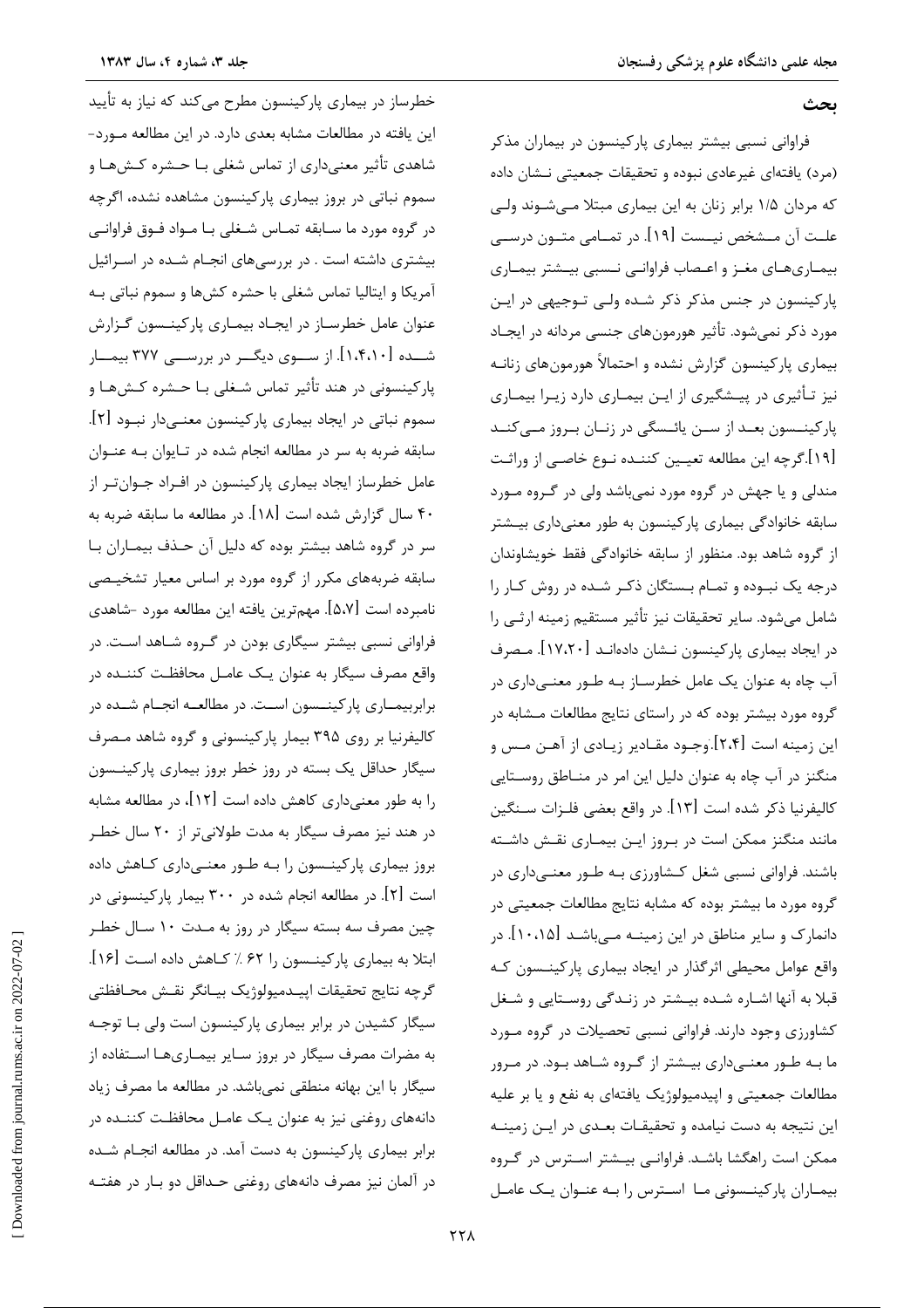بیماری یارکینسون تأثیرگذار بوده و بررسی نحوه تـأثیر آنهـا نياز به تحقيقات بعدي در اين زمينه دارد.

### تشکر و قدردانی

این مقاله حاصـل طـرح تحقیقـاتی مـصوب در دانـشگاه علـوم یزشکی بیرجند بوده و لذا بدین وسیله از زحمات شورای پژوهشی و معاونت محترم بژوهشی دانشگاه تقدیر می گردد.

#### منابع

- [1] Baldereschi M, Di Carlo A, Vanni P, et al: Life style related risk factors for Parkinson's disease: a population based study, Acta Neurol Scand., 2003; 108(4): 239-44.
- [2] Behari M. Srivastava AK. Das RR. Pandev RM: Risk factors of Parkinson's disease in Indian patients. *J Neurol Sci.*, 2001; 190(1-2): 49-55.
- [3] Broussolle E, Thobois S: Genetics and environmental factors of Parkinson disease. Rev Neurol (Paris)., 2002:158: 11-23.
- [4] Campell LA: Environmental risk factors and Parkinson disease: A meta analysis. Environ Res., 2001; 86: 122-7.
- [5] Clarke CE: Parkinson Disease in Practice. London, Royal Society of Medicine Press Ltd, first edition. 2001: pp: 44-7.
- [6] Elbas A, et al: Pesticide effect on Parkinson disease: Risk increased with CYP2D6 variant. Ann Neurol., 2004; 55: 430-4.
- [7] Gelb DJ, Oliver E, Gilman S: Diagnostic criteria for Parkinson disease. Arch Neurol., 1999;  $56(1): 33-9.$
- [8] Gorell JM, Peterson EL, Rybicki BA, Johnson CC: Multiple risk factors for Parkinson's disease. J Neurol Sci., 2004; 217(2): 169-74.
- [9] Hellenbrand W, Seidler A, Boeing H, et al: Diet and Parkinson's disease I: A possible role for past intake of specific foods and food groups. Results from a self-administered foodfrequency questionnaire in a case-control study. Neurology, 1996; 47(3): 639-43.

۔<br>تاثیر مشخص محافظتی در برابـر بیمـاری پارکینــسون داشـت [۹]. همچنين مصرف قهوه و چاي حداقل سـه فنجـان در روز به مدت ١٠ سال منجر به كاهش ٢٢ ٪ خطر ابتلا بـه بيمـارى يا, کينسون در چين شده است [۱۶].

در مجموع نتایج این پـژوهش نــشان داده عوامــل ارثــی و محیطی به عنوان عوامل خطرساز و بعضاً محافظـت کننــده در

- [10] Herishanu YO, Medvedovski M, Goldsmith R. A case-control study of Parkinson disease in urban population of southern Israeil. Can J Neurol Sci., 2002; 28: 144-7.
- [11] Mc Cormack AL, Thiruchelvam M, Manning **Environmental** risk AB: factors and Parkinsons disease: Selective degeneration of nigral dopaminergic neurons caused by the herbicide Paraquat. Neurobiol Dis., 2002; 10: 119-127
- [12] Paganini HA: Risk factors for Parkinson disease: The leisure world cohort study. Neuroepidemiology, 2001; 20: 118-174.
- [13] Powers KM, Smith-Weller T, Franklin GM, et al: Parkinson's disease risks associated with dietary iron, manganese, and other nutrients intakes. Neurology, 2003; 60(1): 1761-6.
- [14] Samii A, Calne DB: Research into the etiology of Parkinson disease, In: Lewill PA, Oertel WH editors, Parkinson disease, London, Martin Dunitz. 1999; pp: 229-36.
- [15] Tachsen F, Jensen A: Agricultural work and the risk of Parkinson disease in Denmark. Scand J Work Environ Health 2002; 26:359-62.
- [16] Tan EK, Tan C, Fook-Chong SM, et al: Dosedependent protective effect of coffee, tea, and smoking in Parkinson's disease: a study in ethnic Chinese. J Neurol Sci., 2003; 216(1):  $163 - 7.$
- [17] Taylor CA, Saint MHS, Cupples LA: Environmental, medical and family history risk factors for Parkinson disease:A New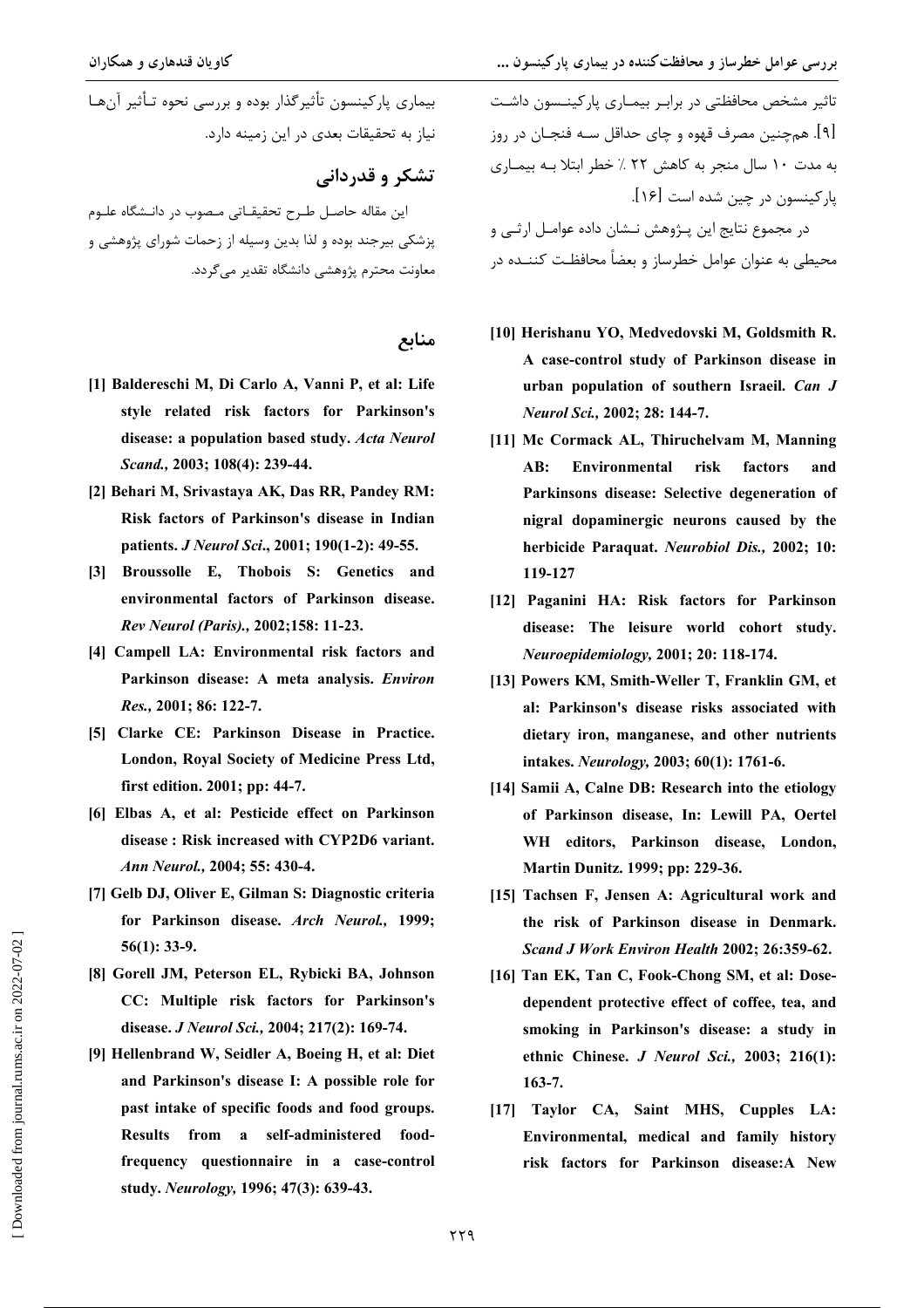- [18] Tsai CH, Lo SK, See LC, Chen HZ, et al: Environmental risk factors of young onset Parkinson's disease: a case-control study. Clin Neurol Neurosurg., 2002; 104(4): 328-33.
- [19] Wooten GF: Male gender bias confirmed for Parkinson disease. J Neurol Neurosurg Psychiatry., 2004; 75: 637-639.

[20] Zorzon M, Capus L, Pellegrino A, et al: Familial and environmental risk factors in Parkinson disease: a case-control study in north-east Italy. Acta Neurol Scand., 2002;  $105(2): 77-82.$